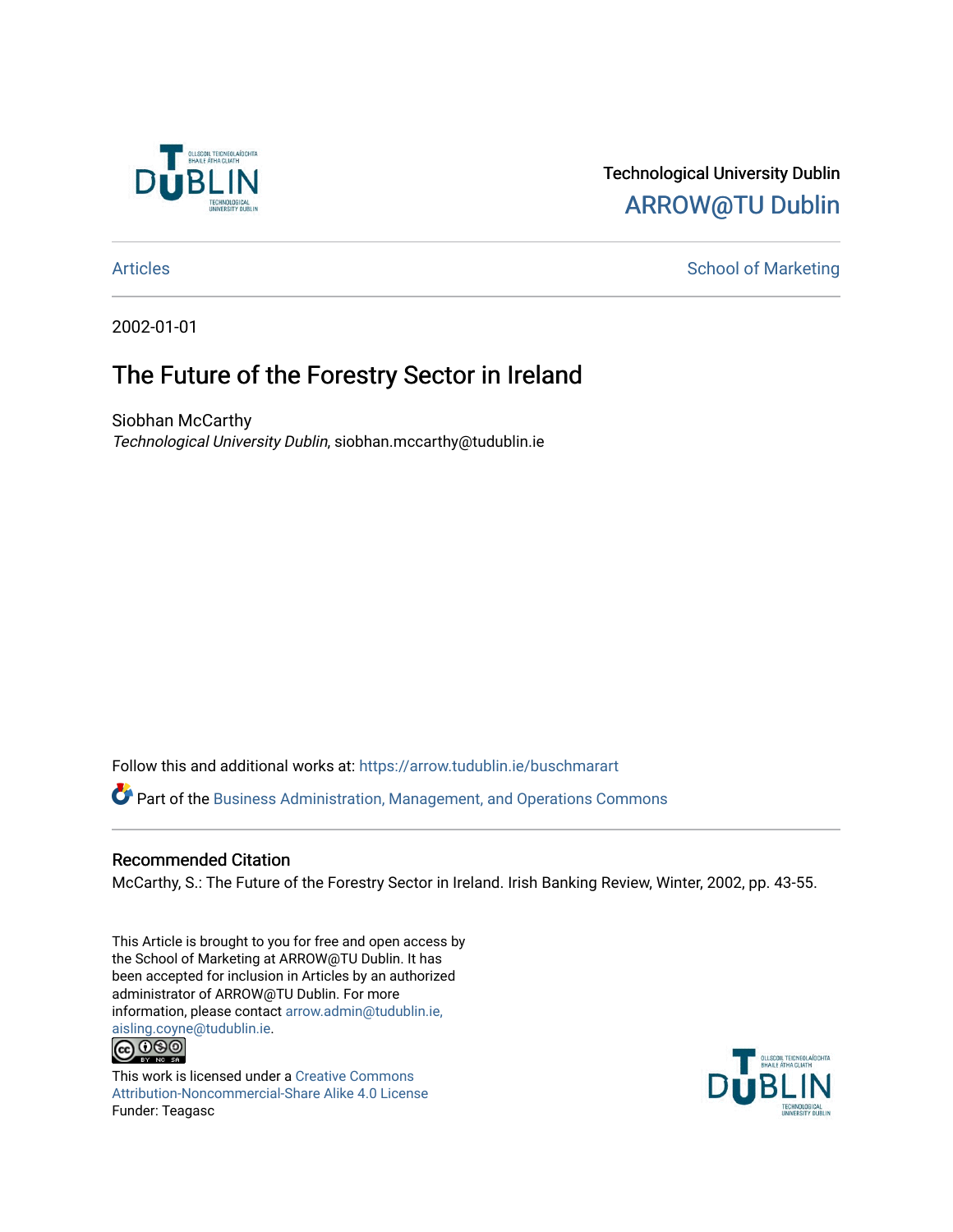### **The Future of the Forestry Sector in Ireland**



**Siobhan McCarthy, Lecturer in Economics, Dublin Institute of Technology \*** 

The most recent government strategy statement on forestry sets a planting target of 20,000 hectares annually for the Republic of Ireland, but in recent years this target has not been met. Public afforestation is now limited to the management and replacement of existing forests, so private afforestation must increase if this target is to be achieved. This article quantifies the relative importance of competing forestry and agricultural policy incentives in explaining trends in private afforestation. Several policy reforms to encourage forestry planting are proposed, including greater integration of forestry with the Rural Environment Protection Scheme and increasing the upfront payments which farmers receive.

#### **INTRODUCTION**

Ireland is a very suitable location for planting forestry. Yet, despite this, it has the lowest forest to land ratio in the EU. A feature of Irish forestry is its strong interdependent relationship with the agricultural sector. This situation is complicated by the fact that both sectors are highly subsidised. In 1996 the Irish government produced an afforestation programme, Growing for the Future, A Strategic Plan for the Development of the Forestry Sector in Ireland. This programme set national planting targets of 20,000 hectares (ha) per annum from 2001 to 2030. After a promising start, actual planting levels have fallen to little more than half this target. Recent increases in agricultural subsidies are believed to have negatively impacted on the level of forestry planting, particularly by farmers.

Although methods of increasing the level of forestry planting to meet the national afforestation target are suggested later, it should be noted that an examination of whether this target is the optimal level of forestry planting is beyond the scope of this article.[1]

[1] See Clinch, 1999, for a discussion of this topic.

<sup>\*</sup> The author gratefully acknowledges receipt of a Walsh Fellowship from Teagasc in order to pursue this research. Comments from Alan Matthews, Brendan Riordan, Peter Clinch, Brendan Kearney and Micheal Bulfin are gratefully acknowledged, although the opinions expressed are the responsibility of the author alone. Contact details: Email: siobhan.mccarthy@ditie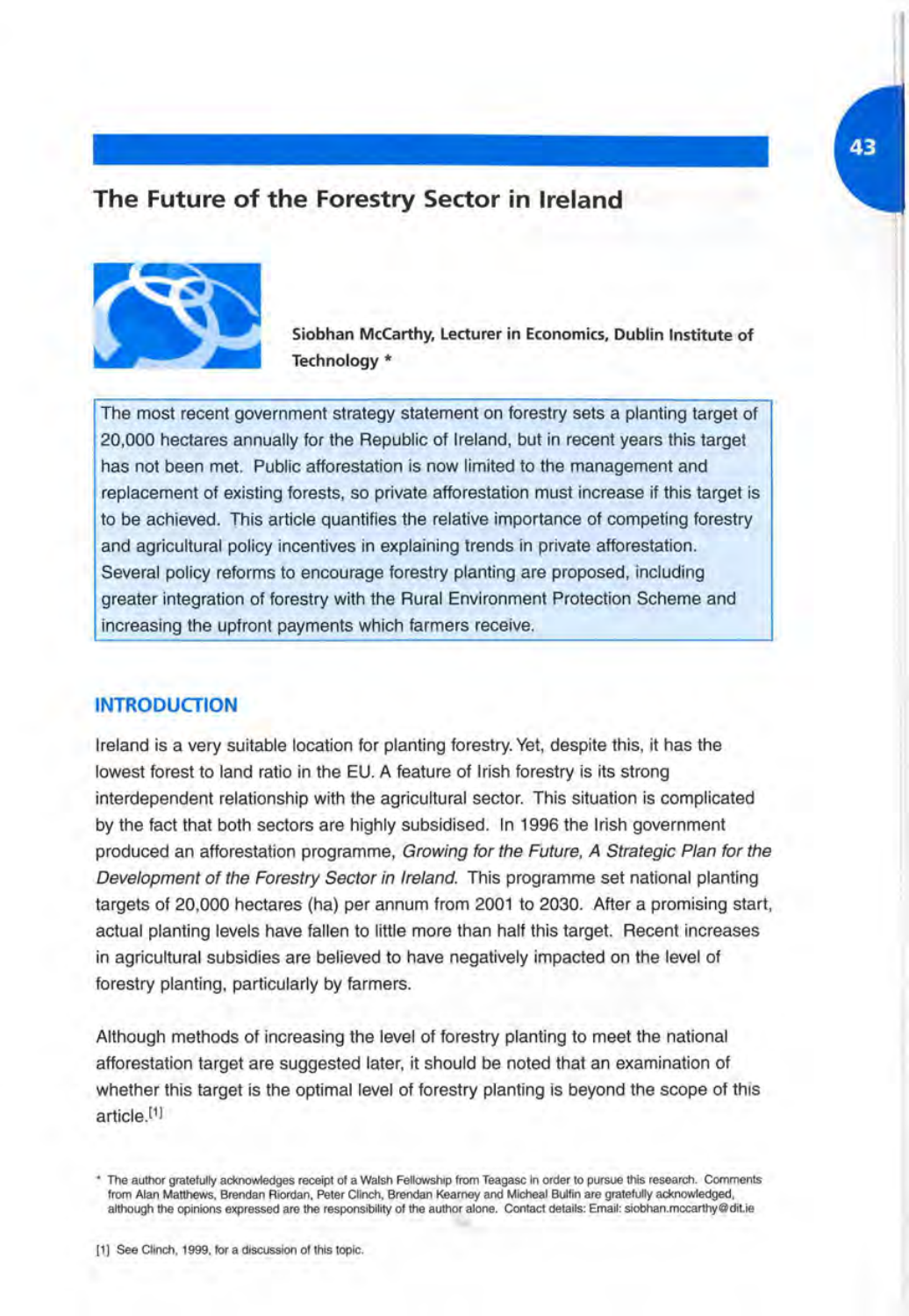#### **THE HISTORICAL CONTEXT**

Historically, widespread deforestation has been this country's order of the day. Without reviewing the entire history of the Irish forestry sector, it is worthwhile to highlight that, until the beginning of the  $17<sup>th</sup>$  century, Ireland was covered with dense forests.<sup>[2]</sup> Several factors led to the forest clearance, the most important of which were the rise of Britain as a major naval and industrial power and the introduction of the Land Acts in the 1870s, giving rise to widespread deforestation and agricultural expansion. By the time of the establishment of the Irish Free State in 1922, there remained just over 90,000 hectares of forestry. Little changed under the newly established Irish administration, as 50% of the population was employed in farming and there was strong opposition to forestry from the farming community.

The new inter-party government of 1948 brought with it a significant change in forestry policy, due in large part to the Minister for External Affairs, Sean McBride. He set a planting target of just over 10,000 hectares per annum. Although the level of public afforestation increased, the difficulty of obtaining sufficient land proved to be a significant impediment.<sup>[3]</sup> Therefore, these ambitious planting targets were not met until 1959/1960. Subsequently, public planting declined particularly in the period 1972 to 1985. This problem intensified on I reland's joining the EEC/EU, due to increases in agricultural subsidies under the Common Agricultural Policy (CAP). During the 1990s increasing forestry land prices and higher levels of private afforestation have caused a serious decline in the level of public afforestation in the Republic - see Figure 1.<sup>[4]</sup>



Source: The Forest Service, 1999

[2] Kula, 1988

- [3] Public Afforestation refers to forestry being planted by the state on land which was not previously under forestry. Reforestation refers to planting land which was previously planted with forestry. Public Planting refers to both public afforestation and reforestation.
- [4] Private Afforestation refers to forestry being planted by private planters on land which was not previously under forestry.
- [5] This is the level of forestry planted on land previously not under forestry and therefore excludes reforestation.

### **PUBLIC AND PRIVATE AFFORESTATION POLICY**

In the 1990s the government's focus on purely public forestry changed to emphasise partnership with the private forestry sector. This partnership materialised in a number of schemes including the Farm Partnership Scheme. Introduced in 1992 by Coillte the body established in 1988 to take control of the State forests - this has proven particularly popular. On entering this scheme, the landowner receives an upfront payment and tax-free income throughout the rotation of the forest. The landowner also receives the applicable forestry annual payments that are paid to all planters outside this scheme. The landowner retains full ownership of the land, but Coillte provides the necessary management and marketing skills.

The government, through Coillte, will not be involved in any future land acquisition for public afforestation, partly because public planting will no longer be eligible for forestry subsidies. In the future, public afforestation will be limited to reforestation.

Private afforestation was basically non existent until the 1980s. State forestry grants were introduced for private afforestation in 1928 and still remain in place today. These are generally paid in several instalments. The first payment is known as the planting grant, which covers the main planting expenses and is paid on completion of planting. The subsequent grants, known as maintenance grants, are paid a specified number of years after planting occurs and are intended to cover the main costs of maintaining the forest in its early years. However, forestry remained a secondary land activity to agriculture and the main aim of Irish private forestry policy in the period 1922 to 1977 was to restrict private afforestation to land that was unsuitable for any agricultural activity.

New financial schemes introduced throughout the 1980s and 1990s to encourage landowners to plant forestry were spurred on by the manner in which overall EU policy moved towards offering incentives to farmers to move out of agriculture in favour of alternative land use enterprises. The Western Package Scheme was introduced in 1981 in twelve western counties and this scheme increased forestry grants substantially for forestry planted by farmers on disadvantaged land. A unified scheme was introduced in 1991 which distinguished only between previously enclosed or unenclosed land and, since then, forestry grants have been regularly increased.<sup>[6]</sup>

The first attempt to address the problem of lack of annual income for farmers who plant forestry came in the introduction of the Compensatory Headage Scheme in the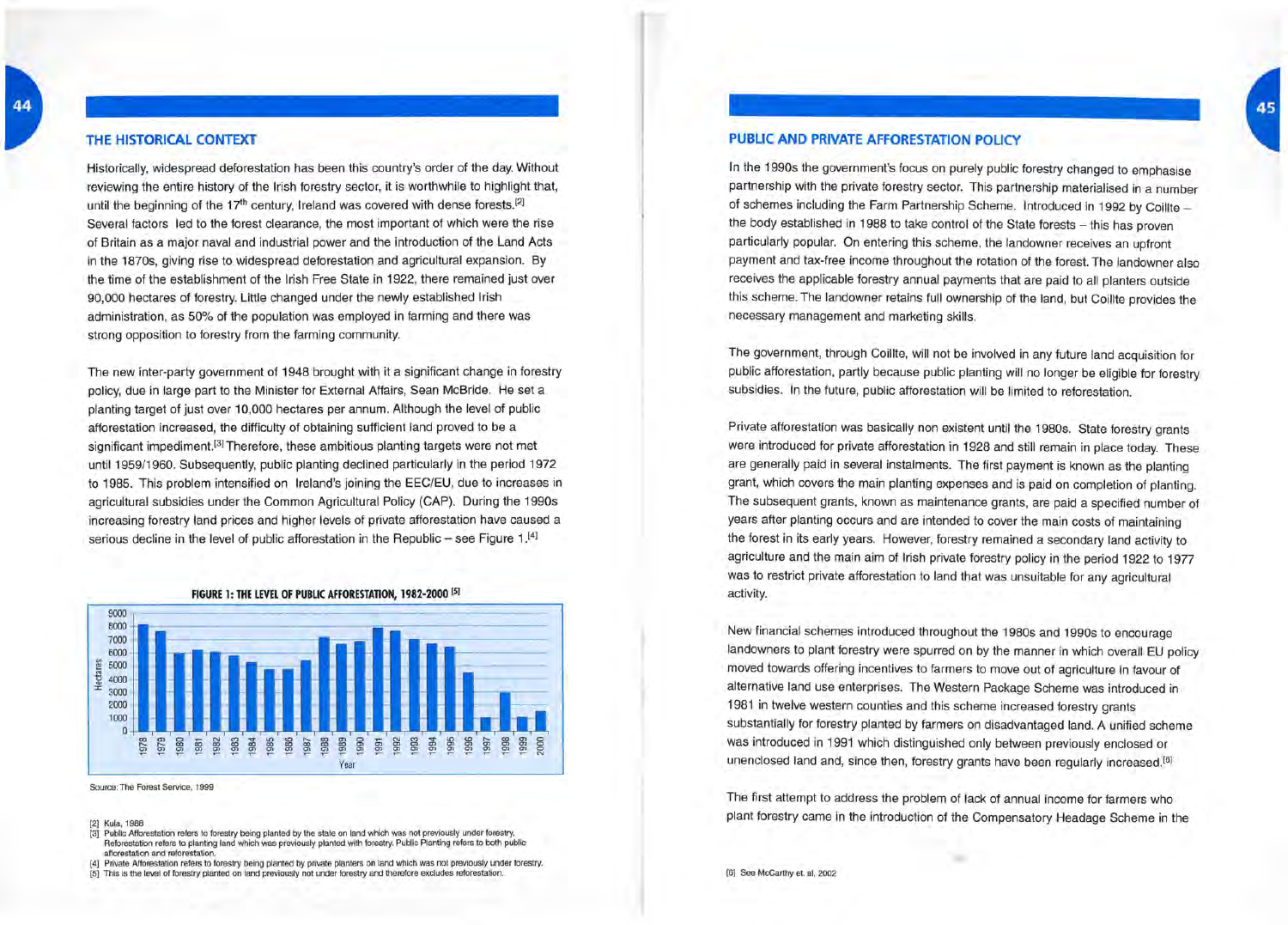period 1986/1987. These payments were payable to farmers who planted forestry and who otherwise were entitled to livestock headage grants in disadvantaged areas. The Forest Premium Scheme replaced this scheme in 1989. The conditions attached to these payments and the payment amounts have varied and been increased over time, distinguishing between the nature of the land planted to forestry and whether the farmer had off-farm income or not. The scheme was extended to non-farmers and companies in 1994 at reduced rates.

Since the late 1980s there has been a sharp increase in the level of private afforestation in terms of hectares planted and as a proportion of total afforestation<sup>[7]</sup> (See Figure 2). Private and total afforestation peaked in 1995, but declined sharply thereafter despite the recent increases in forestry grants and premia.



Source: Forest Service 1999 and Kearney 2001

One of the main reasons put forward for the fall in the level of private afforestation is the recent changes in agricultural policy. Two of the most important are the introduction of the Rural Environment Protection Scheme (REPS) and the changes in the eligibility rules for the extensification premium.

REPS is a five-year scheme, whereby the farmer enters a contract to farm in accordance with an agri-environmental plan. In terms of competing with forestry for land the main relevant aspects of REPS are the rate of the REPS premium, the

maximum area on which the premium is payable and the cost of compliance. By the end of 1999, 33% of agricultural land was being farmed under REPS guidelines. Although there is no restriction on planting forestry on land entered into REPS, farmers cannot receive both REPS premia and forestry premia on the same land.

The extensification premium is somewhat different from other agricultural subsidies as it has an environmental objective; that is, it is a premium paid to farmers for cattle if their stocking density (number of animals) is kept under certain limits per hectare. Under the 1999 CAP reform the eligibility rules for the extensification premium were altered by reducing the stocking density. This is relevant to forestry as it increases the demand for land thereby reducing the amount of land available for afforestation purposes.

#### **THE ROLE OF CONFLICTING INCENTIVES**

Several economic factors influence the level of private forestry planting in the Republic of Ireland. The afforestation regression model used in this analysis assumes that farmers weigh up the competing returns from forestry and agricultural production in deciding whether to plant trees or not (See Appendix for detail of the model used in this regression analysis). The forestry returns are composed of the net revenue from the sale of timber over the lifetime of the forest, forestry grants and the forest premium. Agricultural returns are proxied by the gross margin obtained from cattle and sheep production, which are the most common enterprises found on the marginal land in Ireland most likely to be used for forestry. In addition, account is taken of the competing attraction of enrolling land in REPS. Other factors such as the price of forestry land and the level of tax incentives for forestry can also be important.[8]

These factors operate against a background of generally negative attitudes among farmers towards planting forestry in the Republic, where there is no tradition of integrating forestry with farming and where forestry is seen as competing with agriculture for the scare resource of land.<sup>[9]</sup> The level of risk may also be an influencing factor, due to the long time span before forestry yields returns and the inflation risk attaching to forestry subsidies.

Previous empirical analysis of the determinants of Irish afforestation used time series data which suffered from the limited number of observations available through time.<sup>[10]</sup>

- [8] See McCarthy, 2002 for a discussion on why these factors were not included in this regression model. [9] See McCarthy, 2002 for details; also McCarthy et ai, 2002.
- [10] Barrett and Trace, 1999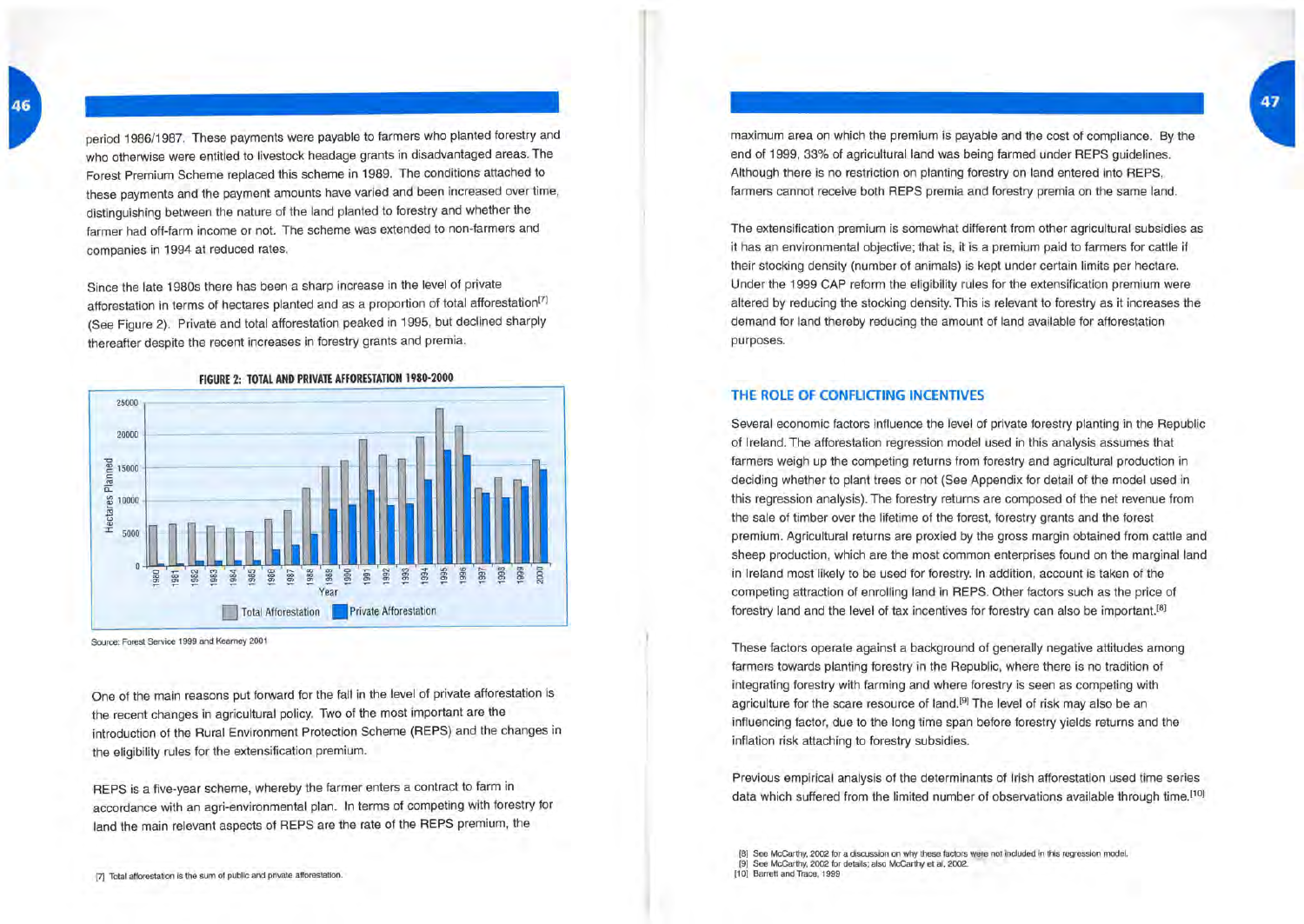The empirical analysis supporting this article used a panel data set based on countylevel data covering the time period 1982 to 1999 for the twenty-six counties of the Republic of Ireland with explanatory variables, where appropriate expressed in 1999 constant prices.<sup>[9]</sup> A panel data set has the advantage of gaining observations for estimation and increasing the accuracy of the regression estimates. There are of course certain limitations in using panel data, including data limitation problems and the fact that it is not possible to include lagged dependent or independent variables as independent variables.<sup>[11]</sup>

The model is estimated as a fixed effects model in which planters in each county are assumed to respond in the same way to changes in the independent variables, but there are fixed (constant) differences in planting levels across counties due to unspecified county differences. The fixed effects model is appropriate if the crosssectional<sup>[12]</sup> terms are 'one of a kind' and cannot be viewed as a random draw from the underlying population. This is the case for this analysis where all the crosssectional terms represent counties.

A log-log regression model is used, as this is consistent with previous regression analysis in this area and because of the significant differences in the absolute values of the independent variables in levels. Thus the coefficient estimates can be interpreted as elasticities. Elasticities in this model represent the percentage change in the level of private afforestation caused by a 1% change in any of the independent variables.

Four variables are shown to be statistically significant in explaining private afforestation at a 1 % significance level: the forestry planting grant, forestry subsidies, the expected forestry market margin and the area entered into REPS. The agricultural gross margin was not found to be a statistically significant explanatory factor. Table 1 shows these coefficients of the variables for this regression analysis.

To explain the results, the example of the forestry planting grant can be taken. This variable's coefficient is 2.83 which means that a 1 % increase in the level of the forestry planting grant calculated at the sample mean would lead to a 2.83% increase in the level of private afforestation. This value can be converted into a marginal effect which is a format useful for policy analysis that measures the response of a one unit change in the various explanatory variables on the level of private afforestation. This is done by dividing the elasticity by the ratio of the means of the dependent variable and

### TABLE 1: PANEL REGRESSION ESTIMATES FOR PRIVATE AFFORESTATION

| <b>Variables</b>                 | <b>Units</b>                                  | Coefficient | P[13] Value |  |
|----------------------------------|-----------------------------------------------|-------------|-------------|--|
| <b>Constant</b>                  |                                               | $-33.09$    | 0.00        |  |
| <b>Forestry Planting Grant</b>   | $\epsilon$ in 1999 prices per hectore         | 2.83        | 0.00        |  |
| <b>Forestry Subsidies</b>        | NPV (Net Present Value) in 1999 prices per ha | 2.12        | 0.00        |  |
| <b>Forestry Market Margin</b>    | 5% of NPV in 1999 prices per ha               | 0.03        | 0.00        |  |
| <b>Agricultural Gross Margin</b> | $\epsilon$ in 1999 prices per hectare         | $-0.01$     | 0.99        |  |
| <b>Area Entered into REPS</b>    | <b>Hectores</b>                               | $-0.02$     | 0.00        |  |
| $R^2$ (overall) <sup>[14]</sup>  | 0.82                                          |             |             |  |
| $R^2$ (within) <sup>[15]</sup>   | 0.55                                          |             |             |  |

Note: Dependent variable: Private Afforestation on a County Level (ha) per annum in logs Source: Me Carthy, 2002

the independent variable.<sup>[16]</sup> Because the dependent variable is the annual planting by county, to convert this to a national figure it is multiplied by 26. The marginal effect of the forestry planting grant is 20.28, which is interpreted to mean that every  $\epsilon$ 1 increase in the value of the forestry planting grant leads to a 20.28 hectare increase in the national annual level of private afforestation (see Table 2).

#### TABLE 2: MARGINAL EFFECTS OF INFLUENCES ON FORESTRY PLANTING

| <b>Variables</b>               | <b>Units</b>                                  | Marginal effect of a one unit<br>increase in the independent variable |  |
|--------------------------------|-----------------------------------------------|-----------------------------------------------------------------------|--|
| <b>Forestry Market Margin</b>  | 5% of NPV in $\in$ in 1999 prices per hectore | 1.66                                                                  |  |
| <b>Forestry Planting Grant</b> | $\epsilon$ in 1999 prices per hectore         | 20.28                                                                 |  |
| <b>Forestry Subsidies</b>      | NPV in $\epsilon$ in 1999 prices per hectore  | 9.16                                                                  |  |
| <b>Area Entered into REPS</b>  | <b>Hectores</b>                               | $-0.02$                                                               |  |

Source: McCarthy, 2002

[13] The P value is the probability value which is defined as the lowest significance value at which the null hypothesis that each of the coefficients is zero can be rejected.

[14] The overall R<sup>2</sup> value measures the goodness of fit, that is the total variation in the dependent variable that can be explained<br>by changes in the independent variables. The within R2 is the more usual measure used fo

[16] For the purpose of the results reported in Table 2, the time period is restricted to 1994-1999 in order to be consistent across all variables, as the Area under FIEPS variable only exists for this time period. However

<sup>[11]</sup> The independent variables are the explanatory variables in the regression model, in this case, the forestry market margin, the forestry planting grant, the forestry subsidies, the agricultural gross margin and the are regression attempts to identify which independent variables influence the dependent variable, in this case, the level of private afforestation.

<sup>[12]</sup> Cross sectional data are data on one or more variables collected at the same point in time.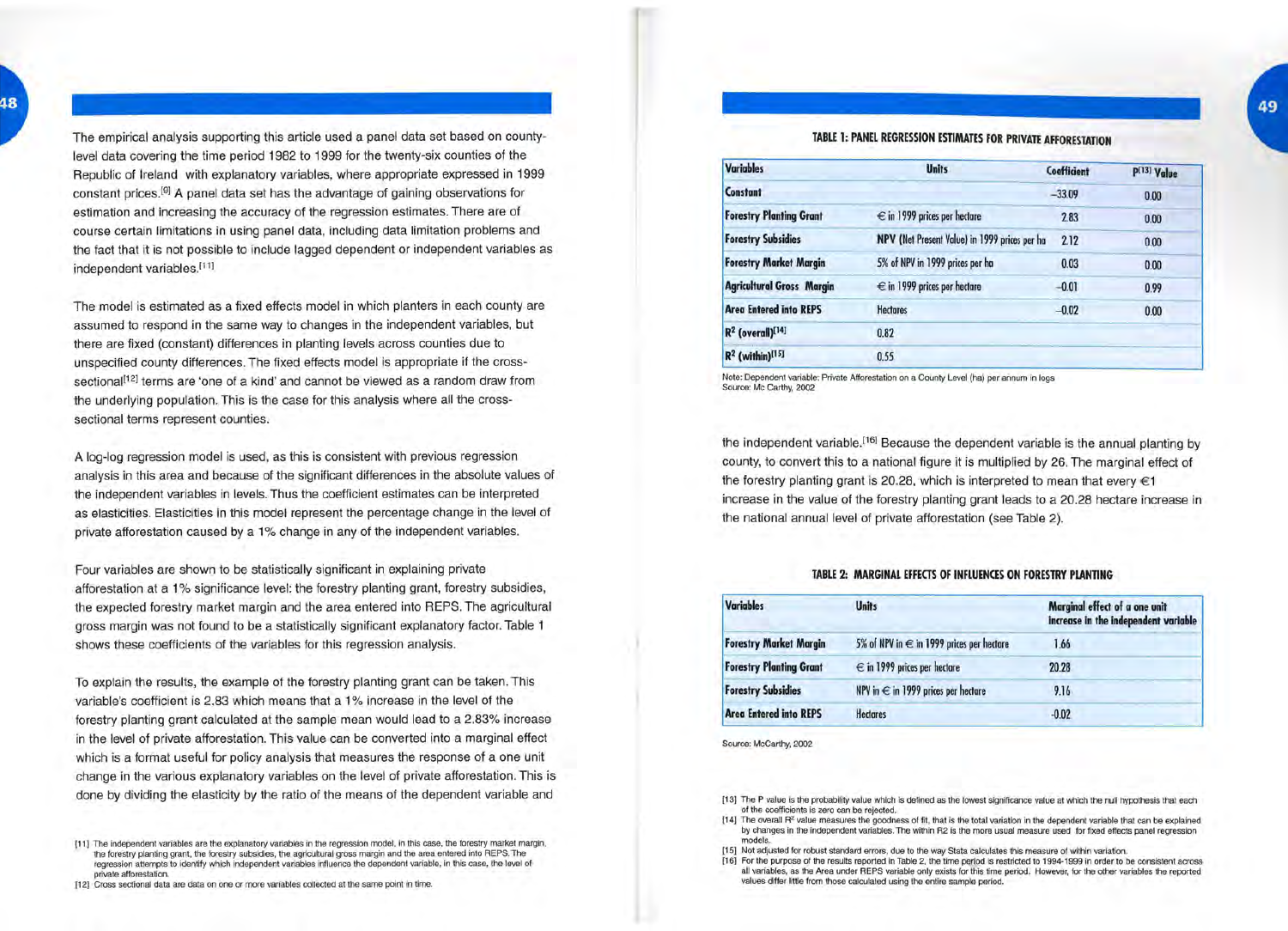that increasing the planting grant in preference to forestry premia would be a more cost efficient method of increasing private afforestation. This proposition seems to make sense, as the planter will receive any increase in the planting grant in the year of planting compared to any increase in the premia which is paid over a 15 to 20-year period.

This might be seen as a counter-intuitive finding because, due to the small-scale nature of farm forestry in Ireland and the lack of forestry knowledge, it has been usual for planting to be undertaken by specialist companies in return for payment by the farmer of the planting grant. Also, it is generally recognised that it was not until the introduction of an annual premium in 1989 that there was any farmer interest in forestry. However, there are at least two ways in which higher planting grants tended to stimulate higher levels of private planting. First, with higher grants, contractors would have had a greater incentive to seek out farmers to encourage them to sign up for the scheme. Secondly, in some cases farmers retained a portion of the planting grant through supplying their own labour or other services to the contractor.<sup>[9]</sup>

While these are the appropriate figures for making comparisons of the effect of equivalent government expenditure on forestry planting grants and subsidies, it is not so easy to interpret these in policy terms. But, noting that the NPV of a €1 increase in the annual forestry premium paid over 20 years is  $\in 13.09$ ,<sup>[19]</sup> it is easy to calculate that the national increase in afforestation as a result of a €1 increase in the annual forestry premium is 9.16 x 13.09 or 120 hectares. Therefore, increasing the forestry premium (an annual payment) by  $\in$ 1 will be nearly six times more effective than a  $\in$ 1 increase in the forestry planting grant (which is only paid once). However, the ultimate cost to the Exchequer will be more than thirteen times greater.

#### **AGRICULTURAL PROFITABILITY**

Agricultural production is forestry's biggest competitor for land. Increases in agricultural returns - as measured by the gross margin from farming - would be expected to reduce farmers' interest in planting land to trees and vice versa. Any analysis of agricultural margins in comparison to forestry margins must take into account that forestry will only compete with marginal agricultural land activities and a suitable agricultural gross margin must be based on low-return agricultural activities such as cattle and sheep farming. The agricultural gross margin used to compare with forestry is therefore a weighted gross margin of different sheep and beef farming

[19] This figure is the discounted value of a €1 increase in the annual forestry premia using a 5% discount rate over a 20 year period. The following formula is used for this calculation

 $\sum_{b=0}^{19} \frac{1}{(1+.05)}$ 

50

#### **FORESTRY MARKET MARGIN**

The forestry market margin is the Net Present Value (NPV) of the difference between the revenue and costs flows over the rotation of the forest, expressed as an annual annuity calculated at a 5% discount rate.<sup> $[17]$ </sup> There are two main sources of revenue from timber production: namely, thinnings and clearcutting revenue. Thinning is the cutting out of selected trees from a plantation to improve the growth and quality of the remaining trees and clearcutting is the final cutting at the end of a rotation.<sup>[2]</sup> Clearcutting revenue will be highly discounted as this timber revenue will not transpire for at least 40 years. Timber revenue depends on the tree species, the timber price, the average volume of timber per tree, the number of trees per hectare and the average yield class.<sup>[18]</sup> The costs include establishment costs, fencing, road and drain repairs, road construction as well as the costs of marking and measuring the trees for thinning. Farmers are assumed to calculate future expected returns on the basis of an average of prices prevailing currently for timber and over the previous four years.<sup>[9]</sup>

The marginal effect of the expected forestry market margin is positive. However, at just 1.66 hectares for every  $\in$ 1 increase in the annual annuity, its economic significance is very limited. Most experts concur that the vast majority of farmers do not consider the forestry market margin when deciding whether to plant their land.

#### **THE FORESTRY PLANTING GRANT AND SUBSIDIES**

The impact of the initial forestry planting grant  $-$  paid in the first year  $-$  and other forestry subsidies are separately distinguished. Forestry subsidies are a combination of the forestry maintenance grant payments and either forestry premia payments or compensatory headage payments as defined previously. The main purpose in combining these particular payments into a separate variable is to make a distinction between payments given to planters as upfront payments and delayed payments. This distinction is important as upfront payments do not suffer from the risks of inflation which are associated with delayed payments.

The marginal effect of the forestry planting grant is 20.28: that is, every €1 increase in the forestry planting grant will lead to a 20.28 hectare increase in the level of private afforestation while the marginal effect of forestry subsidies is 9.16. The marginal effect for the forestry planting grant is 2.2 times the marginal effect for the forestry subsidies for equivalent changes in expenditure measured in NPV terms. This implies

<sup>[17]</sup> The following formula is used for this calculation  $\sum_{k=0}^{n} \frac{R_i - C_i}{(1 + .05)^i}$  where R<sub>i</sub> and C<sub>i</sub> are forestry returns and costs in year i and n is the year of clearcutting.

<sup>[18]</sup> The yield class of a tree is a measure of the quantity of the timber produced from a stand of trees as a function of time (Clinch, 1999). It is assumed that Sitka Spruce is planted as this is the most popular species planted in Ireland.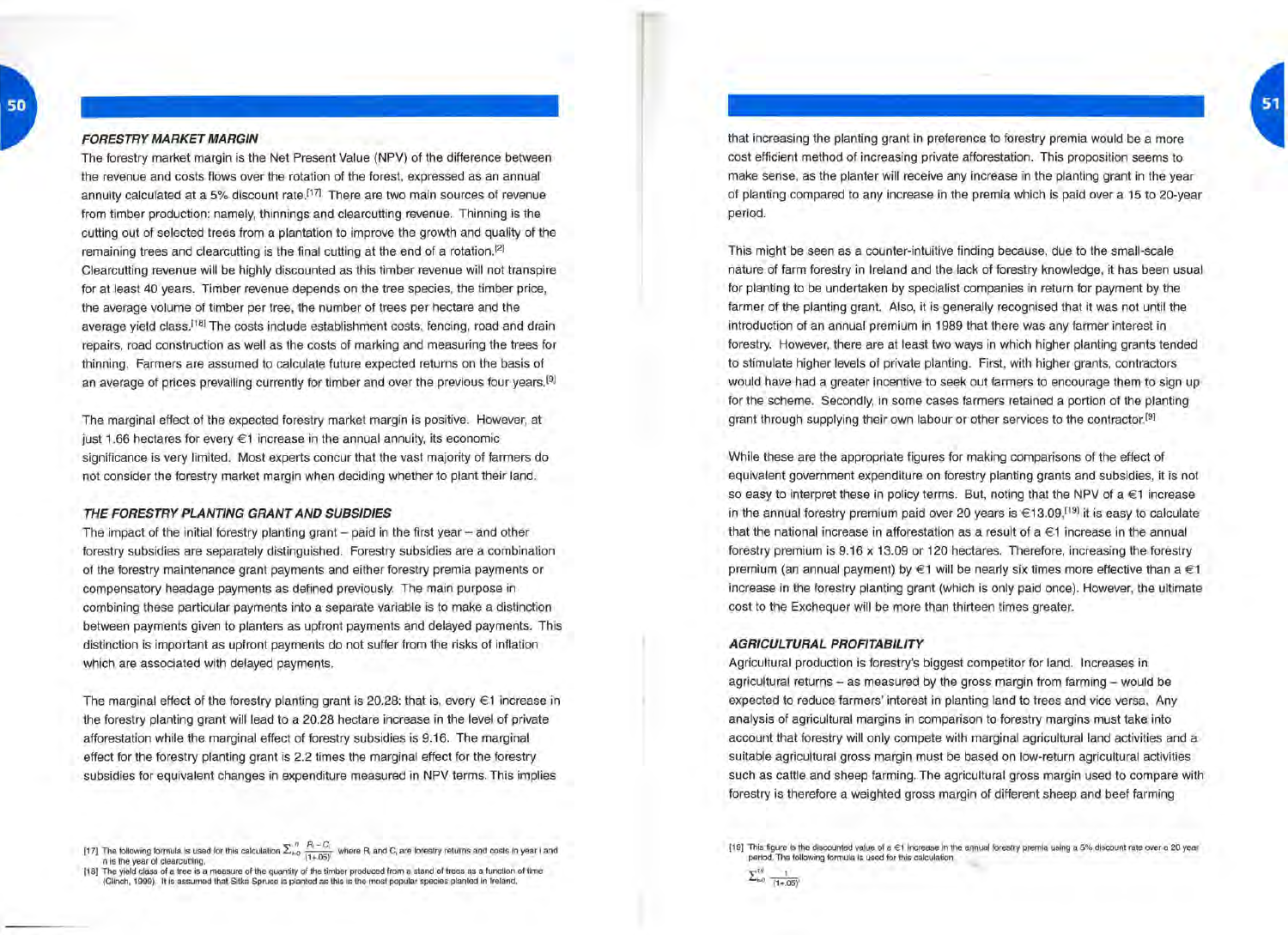systems. It would be desirable to try to capture the separate impact of the growing importance of extensification payments, but their influence on the demand for land is very farm specific and there is no easy summary measure available. Instead, these payments are simply included in the agricultural gross margin variable.

Although as expected the agricultural gross margin appears with a negative sign, it is found to be an insignificant explanatory factor. This is not an unexpected result as the higher level of forestry planting in the early 1990s, when taken in conjunction with the upward trend in livestock units, indicates that overall competition between forestry and agriculture did not prove to be very restrictive at least up to and including 1995.<sup>[20]</sup> One explanation for this is that up to recently the land planted with forestry was marginal land that yielded little or no agricultural return. Due to recent developments in the agricultural sector and as standards for planting are raised, the competition between agriculture and forestry will increasingly intensity and this variable may be significant in the future.

#### **THE AREA ENTERED INTO REPS**

As previously stated, serious competition for land exists between forestry and REPS. Therefore, the area entered into REPS will be expected to have a negative relationship with the annual rate of private afforestation. The marginal effect of the area entered into REPS suggests that, for every thousand hectares so employed, twenty less hectares will be planted with private forestry. The average area entered into REPS per annum in the period between 1994 and 1999 was 266,667 hectares. Therefore, the marginal effect suggests that, on average, the level of private forestry planting has declined by 5,333 hectares per annum due to competition from this scheme alone.

#### **POLICY IMPLICATIONS**

On the basis of these findings, it is possible to estimate the changes necessary in subsidy policies in order for Ireland to meet its current afforestation target of 20,000 hectares per annum. Either the standard forestry planting grant or the level of premia in 1999 would need to be increased by approximately 18%, ceteris paribus. In this context, the increase in forestry grants of up to 40% and the increase in premia payments of up to 33% which were introduced in late 1999 should help to restore interest in forestry planting among farmers in the coming years.

The marginal effect of the forestry planting grant and forestry subsidies variable in comparison to the forestry market margin variable confirms that, in current

circumstances, the development of the forestry sector depends on State subsidies. In fact, the expected forestry market margin would have to increase by a multiple of twenty in order to meet the current forestry target based on 1999 planting figures.

The analysis suggests that increasing upfront payments may be both a persuasive and cost efficient method of increasing the level of private forestry planting. Since the most recent increase in forestry grants in late 1999, planting grant payments are now related entirely to the actual costs incurred. Therefore, increasing forestry planting grant payments cannot be pursued as an incentive measure. However, tiering the premium payments over time so that a higher proportion of their value is paid in the earlier years would have a similar effect. This might be applied in a modification of the current Farm Partnership Scheme. The main alternation suggested is to allow the landowner to choose whether or not to receive the entire expected timber revenue in advance. The government, through Coillte, would then receive this revenue when clear-cutting occurred.<sup>[9]</sup>

Although increases in forestry subsidies are shown to be an effective method of increasing the level of private forestry planting, their incentive effect may be reduced if farmers fear that their future value might be undermined by inflation. The risk from inflation could be removed by indexed linking forestry subsidies. However, this would be a very radical step and would create a precedent that all agricultural direct payments should also be index linked which is unlikely to be welcomed by policymakers in Brussels.

The introduction of REPS has been one of the main reasons for the decline in the level of private forestry planting in recent years. It is therefore natural to look at reforms to REPS to make it more forestry-friendly. Various policy measures could be put in place to integrate the current afforestation programme and REPS. Currently, all areas suitable for afforestation on applicant sites for REPS must be reported to the Forest Service. Further efforts might be made to explain to farmers the value to them of planting this land to forestry. A more draconian measure would be to require the landowner to plant these areas in order to be eligible for REPS payments. Such a proposal would appear to run counter to the REPS objective to encourage more environmentally-friendly farming and would be unlikely to be acceptable to any of the parties involved.

An alternative approach would be to allow the land planted with forestry to be eligible for both the forest premium and REPS payments. However, this would only be justified if the forestry management produced environmental benefits over and above those which might be expected from normal good forestry management practice. For 53